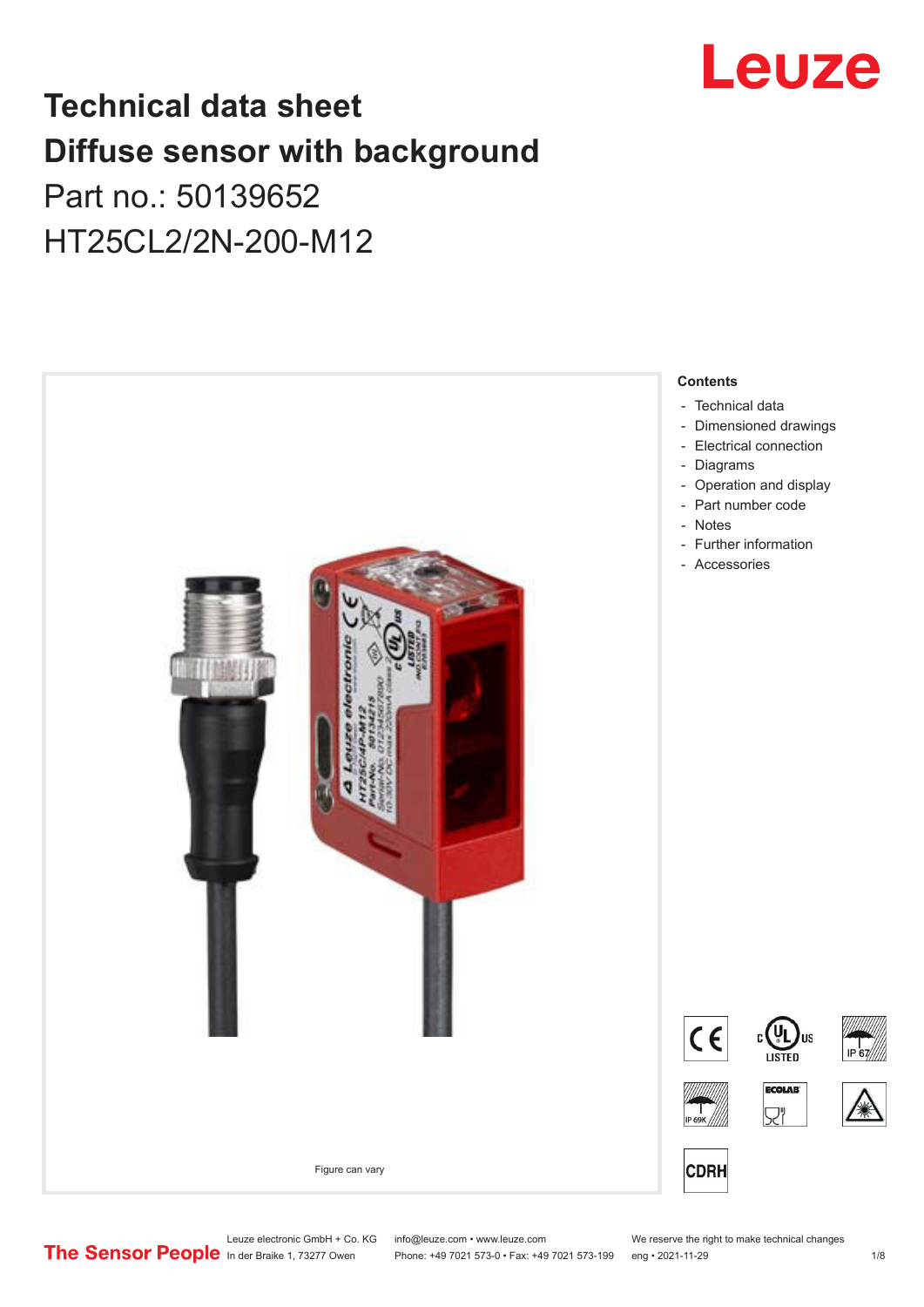ground suppression

### <span id="page-1-0"></span>**Technical data**

## Leuze

#### **Basic data**

**Series** 25C **Operating principle** Diffuse reflection principle with back-

### **Optical data**

| <b>Black-white error</b>             | < 10% up to 350 mm         |
|--------------------------------------|----------------------------|
| <b>Operating range</b>               | Guaranteed operating range |
| Operating range, white 90%           | $0.0050.8$ m               |
| Operating range, gray 18%            | $0.010.6$ m                |
| Operating range, black 6%            | $0.0150.45$ m              |
| <b>Operating range limit</b>         | Typical operating range    |
| <b>Operating range limit</b>         | $0.0050.8$ m               |
| <b>Adjustment range</b>              | 50  800 mm                 |
| Beam path                            | Collimated                 |
| <b>Light source</b>                  | Laser, Red                 |
| Wavelength                           | 650 nm                     |
| Laser class                          | 2, IEC/EN 60825-1:2007     |
| Max. laser power                     | 0.0052 W                   |
| <b>Transmitted-signal shape</b>      | Pulsed                     |
| <b>Pulse duration</b>                | $4.5 \,\mathrm{\mu s}$     |
| Light spot size [at sensor distance] | 3 mm x 5 mm [1,000 mm]     |
| Type of light spot geometry          | elliptic                   |
| Shift angle                          | Typ. $\pm$ 1.5 $^{\circ}$  |
|                                      |                            |

#### **Electrical data**

**Performance data Supply voltage U<sub>B</sub>** 

**Residual ripple Open-circuit current** 

**Protective circuit** Polarity reversal protection Short circuit protected

| 10  30 V, DC, Incl. residual ripple |
|-------------------------------------|
| $0 15 \%$ , From $U_{\rm B}$        |
| $020$ mA                            |
|                                     |

#### **Outputs**

**Number of digital switching outputs** 2 Piece(s)

#### **Switching outputs**

| Voltage type             | DC.                                |
|--------------------------|------------------------------------|
| Switching current, max.  | 100 mA                             |
| <b>Switching voltage</b> | high: $\geq (U_{\text{B}} - 2.5V)$ |
|                          | low: $\leq$ 2.5V                   |
|                          |                                    |

**Connection 1, pin 4** 

**Switching output 1 Switching element** Transistor, NPN **Switching principle** Light switching

**Switching output 2 Assignment** Connection 1, pin 2 **Switching element** Transistor, NPN **Switching principle** Dark switching

#### **Timing**

| <b>Switching frequency</b> | 2.500 Hz |
|----------------------------|----------|
| Response time              | $0.2$ ms |
| <b>Readiness delay</b>     | 300 ms   |

| <b>Connection 1</b>                 |                                      |
|-------------------------------------|--------------------------------------|
| <b>Function</b>                     | Signal OUT                           |
|                                     | Voltage supply                       |
| Type of connection                  | Cable with connector                 |
| <b>Cable length</b>                 | 200 mm                               |
| <b>Sheathing material</b>           | PUR                                  |
| Cable color                         | <b>Black</b>                         |
| Wire cross section                  | $0.2$ mm <sup>2</sup>                |
| <b>Thread size</b>                  | M <sub>12</sub>                      |
| Type                                | Male                                 |
| <b>Material</b>                     | <b>PUR</b>                           |
| No. of pins                         | 4 -pin                               |
| Encoding                            | A-coded                              |
| <b>Mechanical data</b>              |                                      |
|                                     |                                      |
| Dimension (W x H x L)               | 15 mm x 42.7 mm x 30 mm              |
| <b>Housing material</b>             | Plastic                              |
| <b>Plastic housing</b>              | ABS                                  |
| Lens cover material                 | Plastic                              |
| Net weight                          | 33 <sub>g</sub>                      |
| <b>Housing color</b>                | Red                                  |
| Type of fastening                   | Through-hole mounting with M4 thread |
|                                     | Via optional mounting device         |
| <b>Compatibility of materials</b>   | <b>ECOLAB</b>                        |
| <b>Operation and display</b>        |                                      |
|                                     |                                      |
|                                     |                                      |
| Type of display                     | LED                                  |
| <b>Number of LEDs</b>               | 2 Piece(s)                           |
| <b>Operational controls</b>         | Multiturn potentiometer              |
| Function of the operational control | Range adjustment                     |
| Environmental data                  |                                      |
| Ambient temperature, operation      | $-40$ 60 °C                          |
| Ambient temperature, storage        | $-40$ 70 °C                          |
|                                     |                                      |
| <b>Certifications</b>               |                                      |
| Degree of protection                | IP 67                                |
|                                     | <b>IP 69K</b>                        |
| <b>Protection class</b>             | III                                  |
| <b>Certifications</b>               | c UL US                              |
| <b>Standards applied</b>            | IEC 60947-5-2                        |
| <b>Classification</b>               |                                      |
| <b>Customs tariff number</b>        | 85365019                             |
| eCl@ss 5.1.4                        | 27270904                             |
| eCl@ss 8.0                          | 27270904                             |
| eCl@ss 9.0                          | 27270904                             |
| eCl@ss 10.0                         | 27270904                             |
| eCl@ss 11.0                         | 27270904                             |
| <b>ETIM 5.0</b>                     | EC002719                             |
| <b>ETIM 6.0</b>                     | EC002719                             |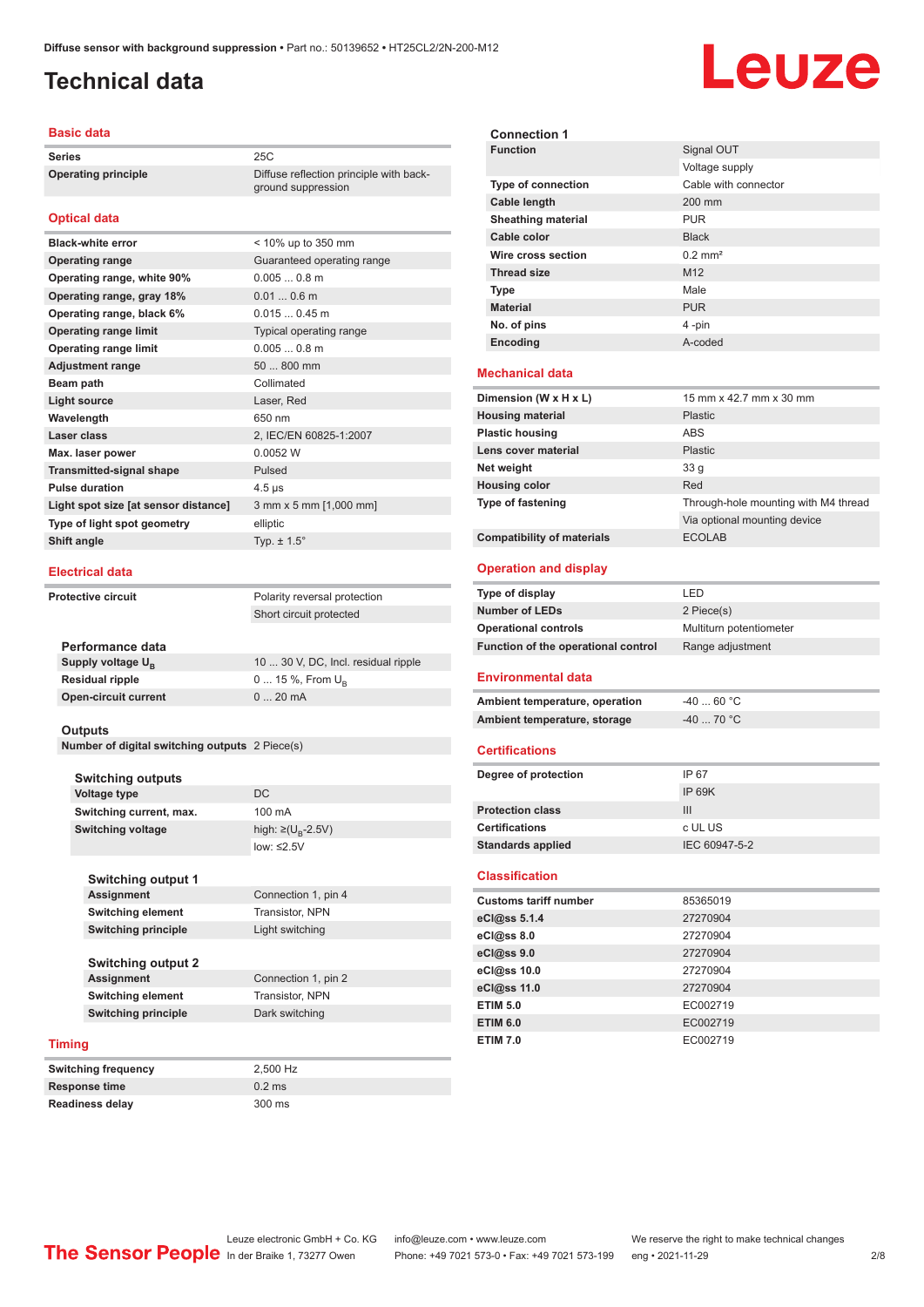### <span id="page-2-0"></span>**Dimensioned drawings**

All dimensions in millimeters



### **Electrical connection**

**Connection 1**

| <b>Function</b>           | Signal OUT            |
|---------------------------|-----------------------|
|                           | Voltage supply        |
| <b>Type of connection</b> | Cable with connector  |
| Cable length              | 200 mm                |
| <b>Sheathing material</b> | <b>PUR</b>            |
| Cable color               | <b>Black</b>          |
| Wire cross section        | $0.2$ mm <sup>2</sup> |
| <b>Thread size</b>        | M12                   |
| <b>Type</b>               | Male                  |
| <b>Material</b>           | <b>PUR</b>            |
| No. of pins               | 4-pin                 |
| Encoding                  | A-coded               |

### **Pin Pin assignment**

| $\overline{2}$         | OUT <sub>2</sub>          |
|------------------------|---------------------------|
| 3                      | GND                       |
| $\boldsymbol{\Lambda}$ | $\bigcap$ IT <sub>1</sub> |



Leuze

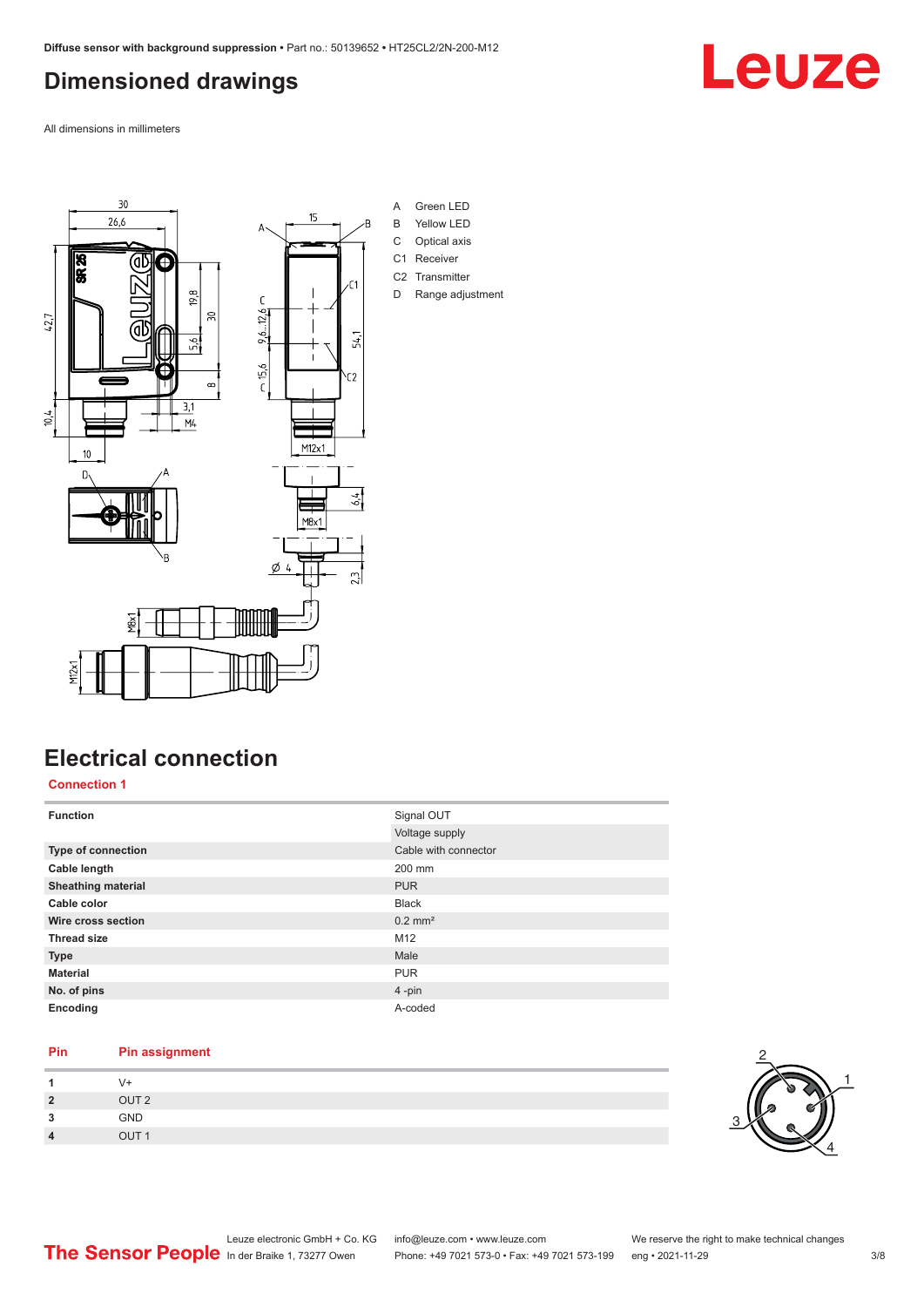### <span id="page-3-0"></span>**Diagrams**

## Leuze

Typ. response behavior (focusing distance 350 mm)



Typ. response behavior (focusing distance 800 mm)

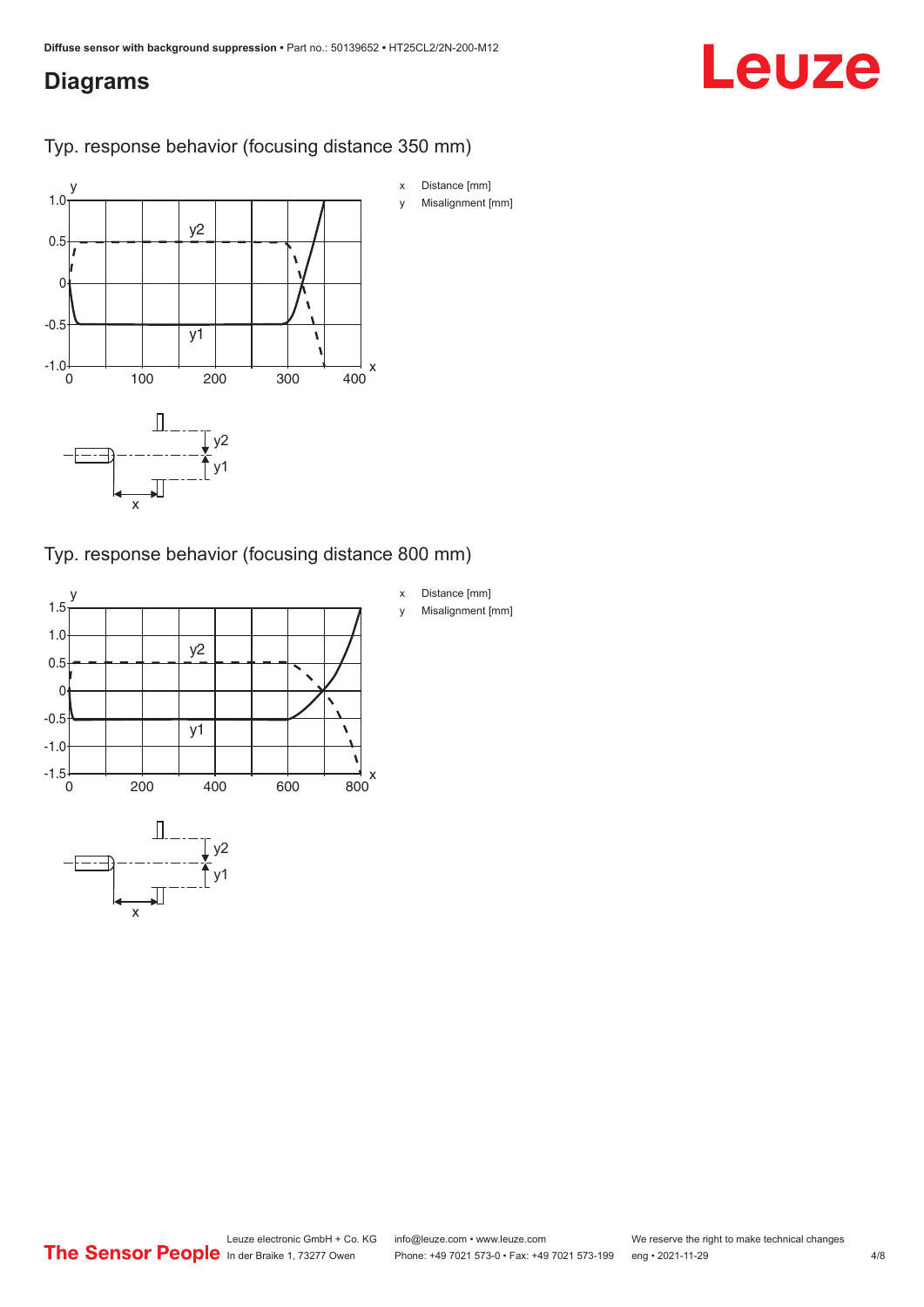x

 $-\overline{...}$   $-\overline{...}$   $-\overline{...}$ 

### <span id="page-4-0"></span>**Diagrams**

## Leuze

Typ. black/white behavior



x Range [mm]

- y Reduction of range [mm]
- A White 90%
- B Gray 18%
- C Black 6%



| <b>LED</b>     | Display                  | <b>Meaning</b>        |
|----------------|--------------------------|-----------------------|
|                | Green, continuous light  | Operational readiness |
| $\overline{2}$ | Yellow, continuous light | Object detected       |

### **Part number code**

Part designation: **AAA25C d EE-f.GGH/iJ-K**

| AAA25C | Operating principle / construction<br>HT25C: Diffuse reflection sensor with background suppression<br>PRK25C: Retro-reflective photoelectric sensor with polarization filter<br>LS25C: Throughbeam photoelectric sensor transmitter<br>LE25C: Throughbeam photoelectric sensor receiver<br>DRT25C: Dynamic reference diffuse sensor                                                                                                                                                                |
|--------|----------------------------------------------------------------------------------------------------------------------------------------------------------------------------------------------------------------------------------------------------------------------------------------------------------------------------------------------------------------------------------------------------------------------------------------------------------------------------------------------------|
| d      | Light type<br>n/a: red light<br>I: infrared light                                                                                                                                                                                                                                                                                                                                                                                                                                                  |
| EE     | Light source<br>$n/a$ : LED<br>L1: laser class 1<br>$L2$ : laser class 2                                                                                                                                                                                                                                                                                                                                                                                                                           |
| f      | Preset range (optional)<br>n/a: operating range acc. to data sheet<br>xxxF: Preset range [mm]                                                                                                                                                                                                                                                                                                                                                                                                      |
| GG     | Equipment<br>A: Autocollimation principle (single lens)<br>S: small light spot<br>D: Detection of stretch-wrapped objects<br>X: extended model<br>HF: Suppression of HF illumination (LED)<br>XL: Extra long light spot<br>T: autocollimation principle (single lens) for highly transparent bottles without tracking<br>TT: autocollimation principle (single lens) for highly transparent bottles with tracking<br>F: Foreground suppression<br>R: greater operating range<br>SL: Slit diaphragm |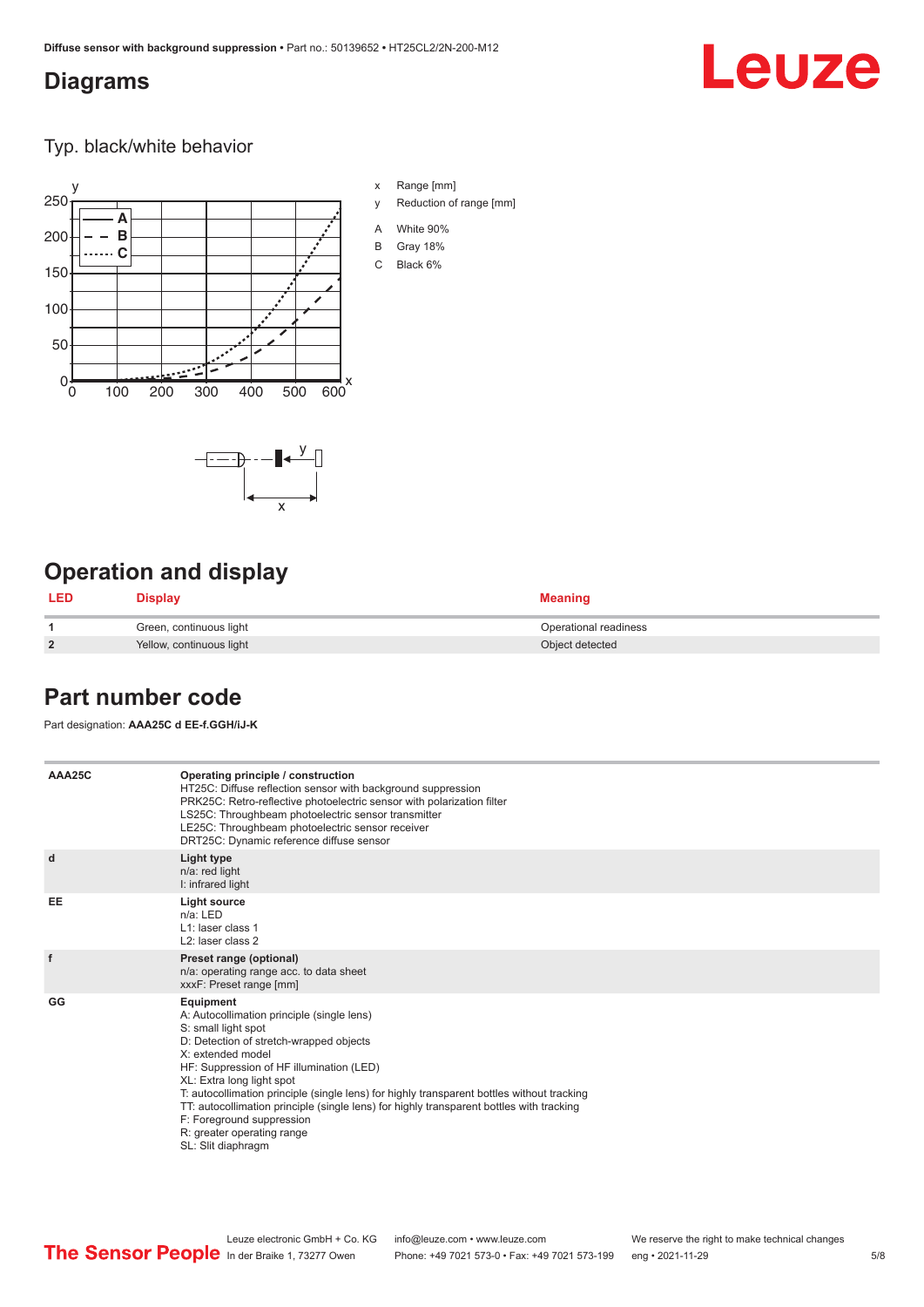### <span id="page-5-0"></span>**Part number code**

## Leuze

| H           | Operating range adjustment<br>1: 270° potentiometer<br>2: multiturn potentiometer<br>3: teach-in via button<br>R: greater operating range                                                                                                                                                                                                                                                                                                                                                                                                              |
|-------------|--------------------------------------------------------------------------------------------------------------------------------------------------------------------------------------------------------------------------------------------------------------------------------------------------------------------------------------------------------------------------------------------------------------------------------------------------------------------------------------------------------------------------------------------------------|
| j.          | Switching output/function OUT 1/IN: Pin 4 or black conductor<br>2: NPN transistor output, light switching<br>N: NPN transistor output, dark switching<br>4: PNP transistor output, light switching<br>P: PNP transistor output, dark switching<br>X: pin not used<br>8: activation input (activation with high signal)<br>L: IO-Link interface (SIO mode: PNP light switching, NPN dark switching)<br>6: push-pull switching output, PNP light switching, NPN dark switching<br>G: Push-pull switching output, PNP dark switching, NPN light switching |
| J           | Switching output / function OUT 2/IN: pin 2 or white conductor<br>2: NPN transistor output, light switching<br>N: NPN transistor output, dark switching<br>4: PNP transistor output, light switching<br>P: PNP transistor output, dark switching<br>W: warning output<br>X: pin not used<br>6: push-pull switching output, PNP light switching, NPN dark switching<br>T: teach-in via cable<br>G: Push-pull switching output, PNP dark switching, NPN light switching                                                                                  |
| ĸ           | <b>Electrical connection</b><br>n/a: cable, standard length 2000 mm, 4-wire<br>200-M12: cable, length 200 mm with M12 connector, 4-pin, axial (plug)<br>M8: M8 connector, 4-pin (plug)<br>M12: M12 connector, 4-pin (plug)<br>200-M8: cable, length 200 mm with M8 connector, 4-pin, axial (plug)                                                                                                                                                                                                                                                      |
| <b>Note</b> |                                                                                                                                                                                                                                                                                                                                                                                                                                                                                                                                                        |

### **Notes**

| Observe intended use!                                                                                                                                                                                                         |
|-------------------------------------------------------------------------------------------------------------------------------------------------------------------------------------------------------------------------------|
| $\%$ This product is not a safety sensor and is not intended as personnel protection.<br>$\%$ The product may only be put into operation by competent persons.<br>₿ Only use the product in accordance with its intended use. |

 $\%$  A list with all available device types can be found on the Leuze website at www.leuze.com.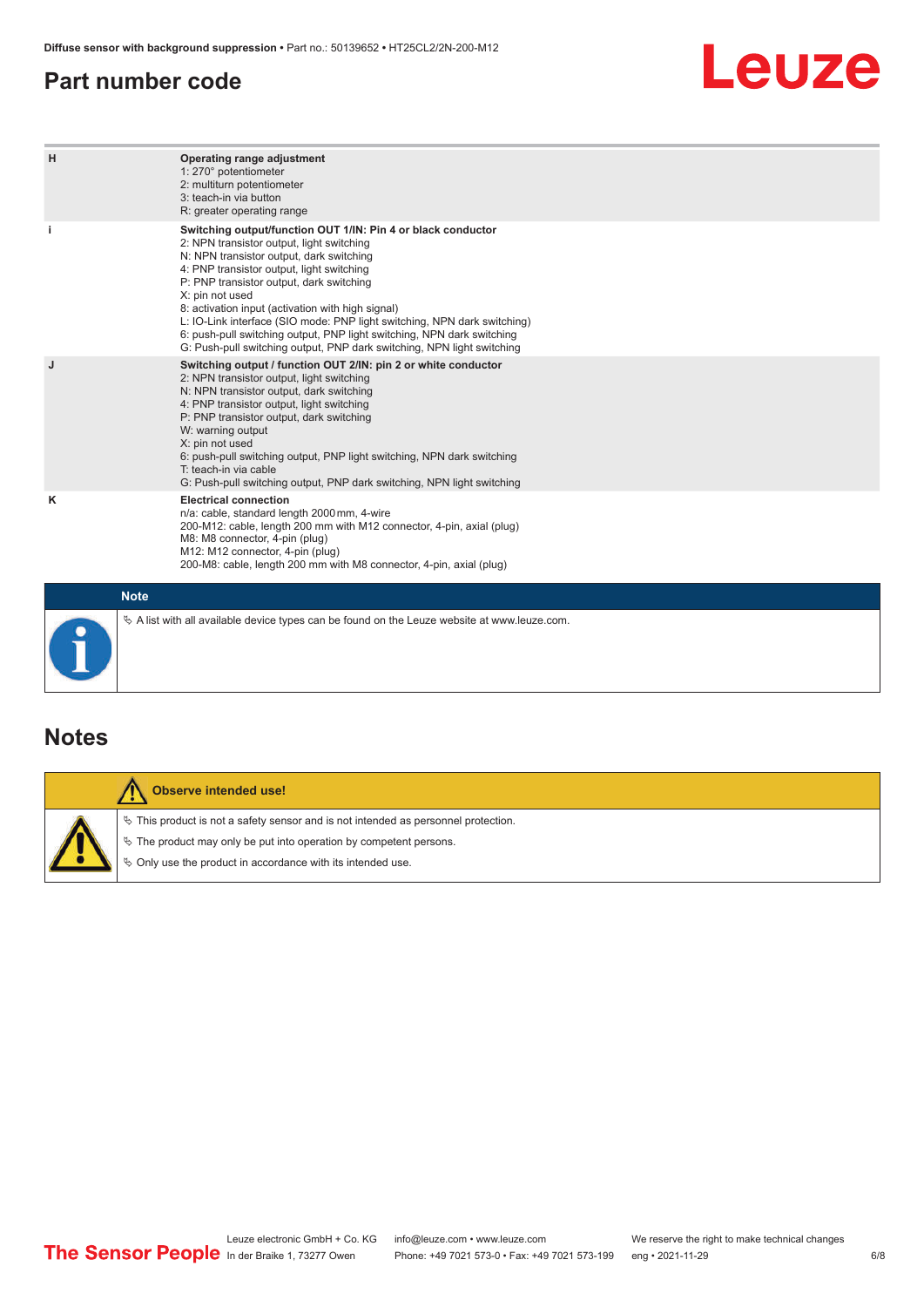### <span id="page-6-0"></span>**Notes**

# Leuze

| Do not stare into beam!                                                                                                                                                                                                                                    |
|------------------------------------------------------------------------------------------------------------------------------------------------------------------------------------------------------------------------------------------------------------|
| The device satisfies the requirements of IEC 60825-1:2007 (EN 60825-1:2007) safety regulations for a product of laser class 2 as well as the<br>U.S. 21 CFR 1040.10 regulations with deviations corresponding to "Laser Notice No. 50" from June 24, 2007. |
| Never look directly into the laser beam or in the direction of reflected laser beams! If you look into the beam path over a longer time period, there is a risk<br>of injury to the retina.                                                                |
| $\%$ Do not point the laser beam of the device at persons!                                                                                                                                                                                                 |
| $\%$ Interrupt the laser beam using a non-transparent, non-reflective object if the laser beam is accidentally directed towards a person.                                                                                                                  |
| $\%$ When mounting and aligning the device, avoid reflections of the laser beam off reflective surfaces!                                                                                                                                                   |
| $\%$ CAUTION! Use of controls or adjustments or performance of procedures other than specified herein may result in hazardous light exposure.                                                                                                              |
| $\%$ Observe the applicable statutory and local laser protection regulations.                                                                                                                                                                              |
| $\&$ The device must not be tampered with and must not be changed in any way.<br>There are no user-serviceable parts inside the device.<br>Repairs must only be performed by Leuze electronic GmbH + Co. KG.                                               |

|  | <b>NOTE</b>                                                                                                                                                                                                                                                |
|--|------------------------------------------------------------------------------------------------------------------------------------------------------------------------------------------------------------------------------------------------------------|
|  | Affix laser information and warning signs!<br>Laser information and warning signs are affixed to the device. In addition, self-adhesive laser information and warning signs (stick-on labels) are supplied in<br>several languages.                        |
|  | ↓ Affix the laser information sheet to the device in the language appropriate for the place of use. When using the device in the US, use the stick-on label<br>with the "Complies with 21 CFR 1040.10" note.                                               |
|  | $\%$ Affix the laser information and warning signs near the device if no signs are attached to the device (e.g. because the device is too small) or if the attached<br>laser information and warning signs are concealed due to the installation position. |
|  | $\%$ Affix the laser information and warning signs so that they are legible without exposing the reader to the laser radiation of the device or other optical<br>radiation.                                                                                |

### **Further information**

- Light source: Average life expectancy 50,000 h at an ambient temperature of 25 °C
- Sum of the output currents for both outputs 100 mA

### **Accessories**

### Connection technology - Connection cables

|  | Part no. | <b>Designation</b>     | <b>Article</b>   | <b>Description</b>                                                                                                                                          |
|--|----------|------------------------|------------------|-------------------------------------------------------------------------------------------------------------------------------------------------------------|
|  | 50130652 | KD U-M12-4A-V1-<br>050 | Connection cable | Connection 1: Connector, M12, Axial, Female, A-coded, 4-pin<br>Connection 2: Open end<br>Shielded: No<br>Cable length: 5,000 mm<br>Sheathing material: PVC  |
|  | 50130690 | KD U-M12-4W-V1-<br>050 | Connection cable | Connection 1: Connector, M12, Angled, Female, A-coded, 4-pin<br>Connection 2: Open end<br>Shielded: No<br>Cable length: 5,000 mm<br>Sheathing material: PVC |